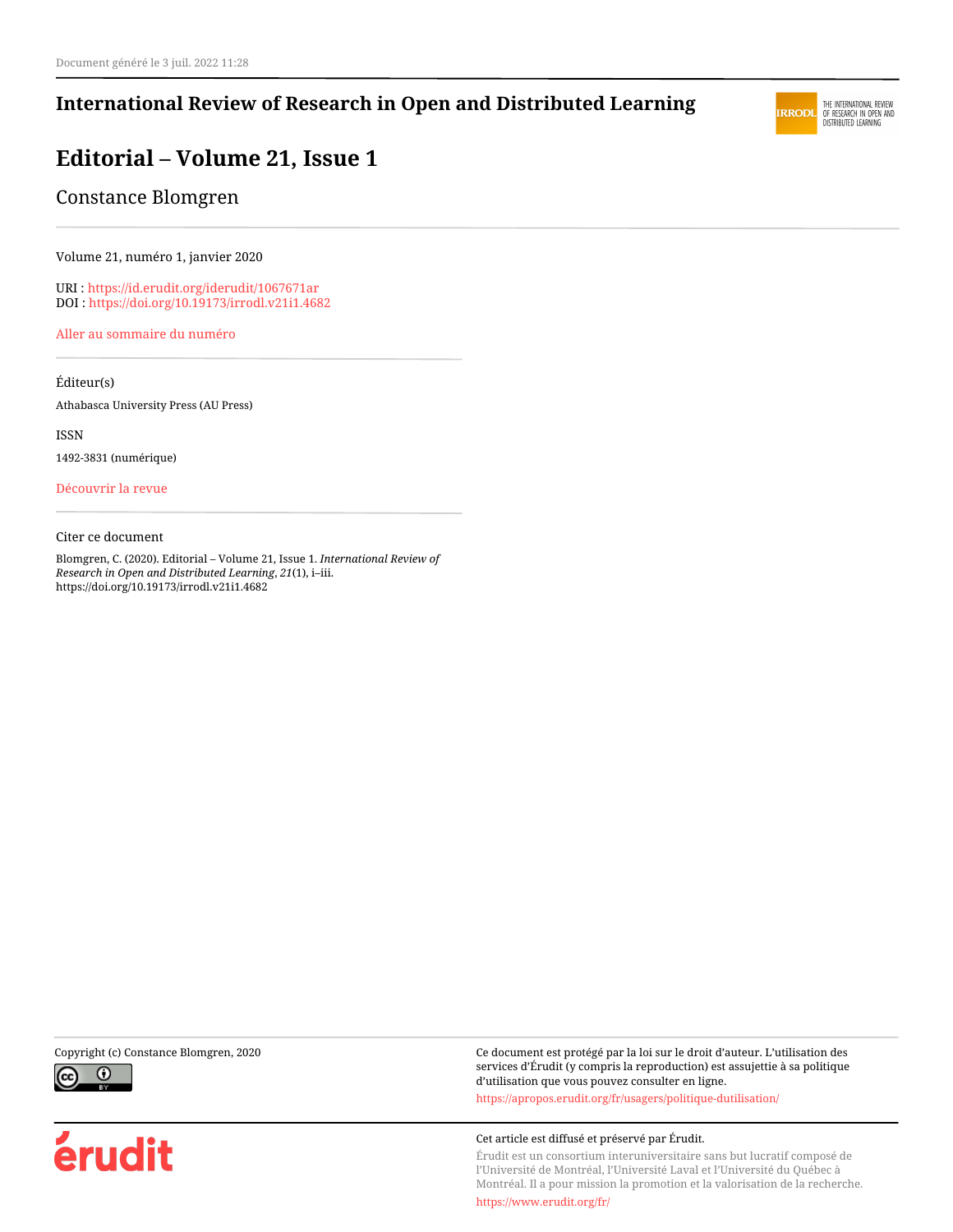**January – 2020**

# **Editorial – Volume 21, Issue 1**

**Constance Blomgren** *Associate Editor, Athabasca University*

Welcome to my first editorial, the new year, and a new decade. This first issue of 2020 provides an array of research dissemination, literature reviews, field notes, and a book review. Additionally, this issue marks the recent, unanimous UNESCO Recommendation on OER adoption at the 40th General Conference. This OER Recommendation supports the UN's Sustainable Development Goal 4 (quality education) and further enables the achievement of the other 16 development goals. UNESCO recommendations occur infrequently, and this commitment lays a firm foundation for renewed national educational system vigour through the economies of scale that openness in education provides.

Moving from this global view, IRRODL readers may consider the following articles as part of their professional learning in this new year. There are five research articles that cover the topics of MOOCs, OER textbooks, and aspects of online learning. The first article, "Studying Learner Behavior in Online Courses With Free-Certificate Coupons: Results From Two Case Studies," provides research results that examines the role of incentives and MOOCs. As pricing models for MOOCs are still evolving, these case studies examine pricing structures and the effects upon learners' participation and the manner in which they participate. This research by **Littenberg-Tobias**, **Ruipérez-Valiente**, and **Reich** reveals that both price elasticity and commitment through a certificate track contributed to the case study results.

"The Relationships Between Self-Efficacy, Task Value, and Self-Regulated Learning Strategies in Massive Open Online Courses" is a quantitative study that furthers the understanding of student learning within a MOOC. **Lee**, **Watson,** and **Watson** apply a social cognitive perspective to learning within a small MOOC that revealed both self-efficacy and task value are significant predictors of students' self-regulated learning strategies. A statistically significant difference also occurred in the use of self-regulated learning strategies between students possessing low and high self-efficacy. The authors also discovered statistical significance among self-regulated learning scores and task value.

**Anderson** and **Cuttler** provide a perception comparison of open and conventional psychology textbooks by both online and on-campus university students. The results uncovered student offsetting cost strategies, reading preferences in textbook formats (print versus digital versus both when cost is not a factor) and differences in their ratings of the importance of various textbook elements (immediate access, price, etc.).The results also indicate a preference for open digital textbooks over paid printed textbooks, not only related to the cost. "Open to Open? An Exploration of Textbook Preferences and Strategies to Offset Textbook Costs for Online Versus On-Campus Students" provides suggestions for future research in this area of the benefits and consequences of using open textbooks within higher education.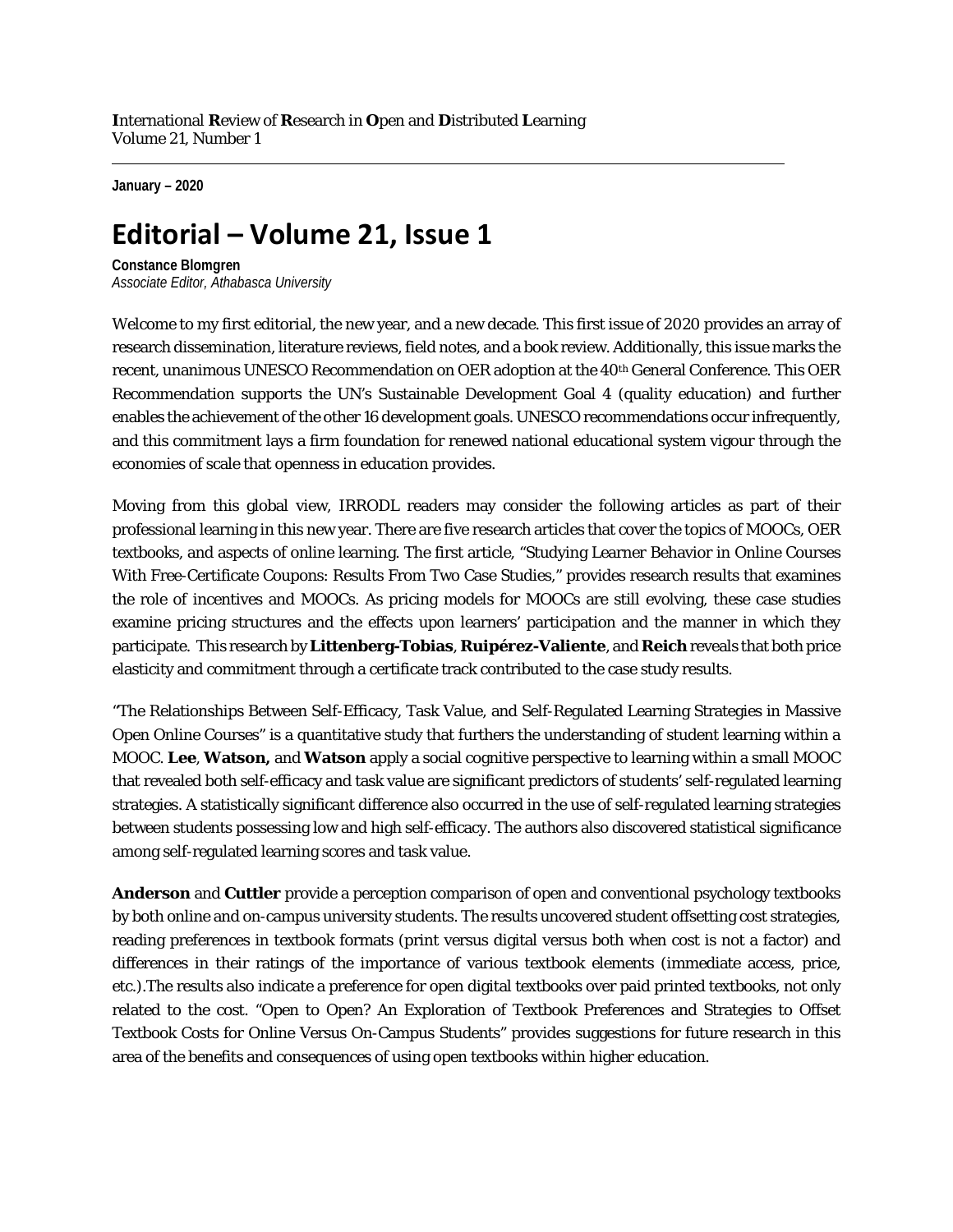The next study examines correlational factors of online PhD students technological and relational subfactors as they relate to the student success subfactors of persistence, successful completion, and gains in knowledge and skills. The results provide descriptive statistics, and the predictability and effects of technological and relational factors upon doctoral success. **Lee**, **Chang,** and **Bryan**'s "Doctoral Students' Learning Success in Online-Based Leadership Programs: Intersection with Technological and Relational Factors" concludes with a discussion of the role of relational connectedness within educational leadership doctoral programs.

And lastly, **Duran**'s phenomenological study, "Distance Learners' Experiences of Silence Online: A Phenomenological Inquiry," explores silence online as a lived experience. Her study reveals a complex understanding of such silence, in part enacted purposefully, and illuminating that online silence and voice may coexist. This research helps to reframe the role of online silence and its significance for learners and educators alike.

Populating our Research Notes is a study completed by **Risquez**, **McAvinia**, **Desmond**, **Bruen**, **Ryan,** and **Coughlan** that interviewed Irish higher education OER stakeholders. They inquired about the move from the previous national repository to a decentralized model that relies on institutional research repositories. Applying a mixed methods approach, these researchers share the findings of the surveys and focus groups. Participants identified present challenges to this devolved model and the researchers suggest a blended approach to repository use. The article, "Towards a Devolved Model of Management of OER? The Case of the Irish Higher Education Sector," provides a thoughtful look at OER management as part of the unfolding of openness in education.

For this first issue of the new decade, two literature reviews have been included. The first review, "Open and Shut: Open Access in Hybrid Educational Technology Journals 2010 – 2017," examines a 7-year span and included over 8,400 journal articles. **Costello**, **Farrelly,** and **Murphy**'s meta-analysis reveals that research behind paywalls continues to be firmly in place and that open access publishing continues to be seldom pursued by scholars. Additionally, complexity and costs of legal open access publishing may be constraining the accessibility of research dissemination. For the second review, **Fiock** created helpful tables to present literature findings in "Designing a Community of Inquiry in Online Courses." When considering the cognitive, teaching, and social presences as part of an online course, instructional designers and online educators will appreciate Fiock's table design ease that she has populated with numerous research insights.

There are also two contributions to our Notes From the Field section. **Clements**, **West,** and **Hunsaker** provide answers to microcreditial questions ranging from how to get started with open badges to the technologies that assist with such initiatives. Based on the history of badges and experiences with such microcreditials, the authors provide a framework and guiding steps to support the implementation of open badges. The authors certainly answer many implementation questions in "Getting Started with Open Badges and Open Microcredentials." The second contribution provides a design framework and best practices, both pedagogical and within an institution, of adaptive courseware, adaptive learning and learning analytics. The inclusion of screenshots further the points made by **Cavanagh**, **Chen**, **Lahcen**, and **Paradiso** in the field note "Constructing a Design Framework and Pedagogical Approach for Adaptive Learning in Higher Education: A Practitioner's Perspective."